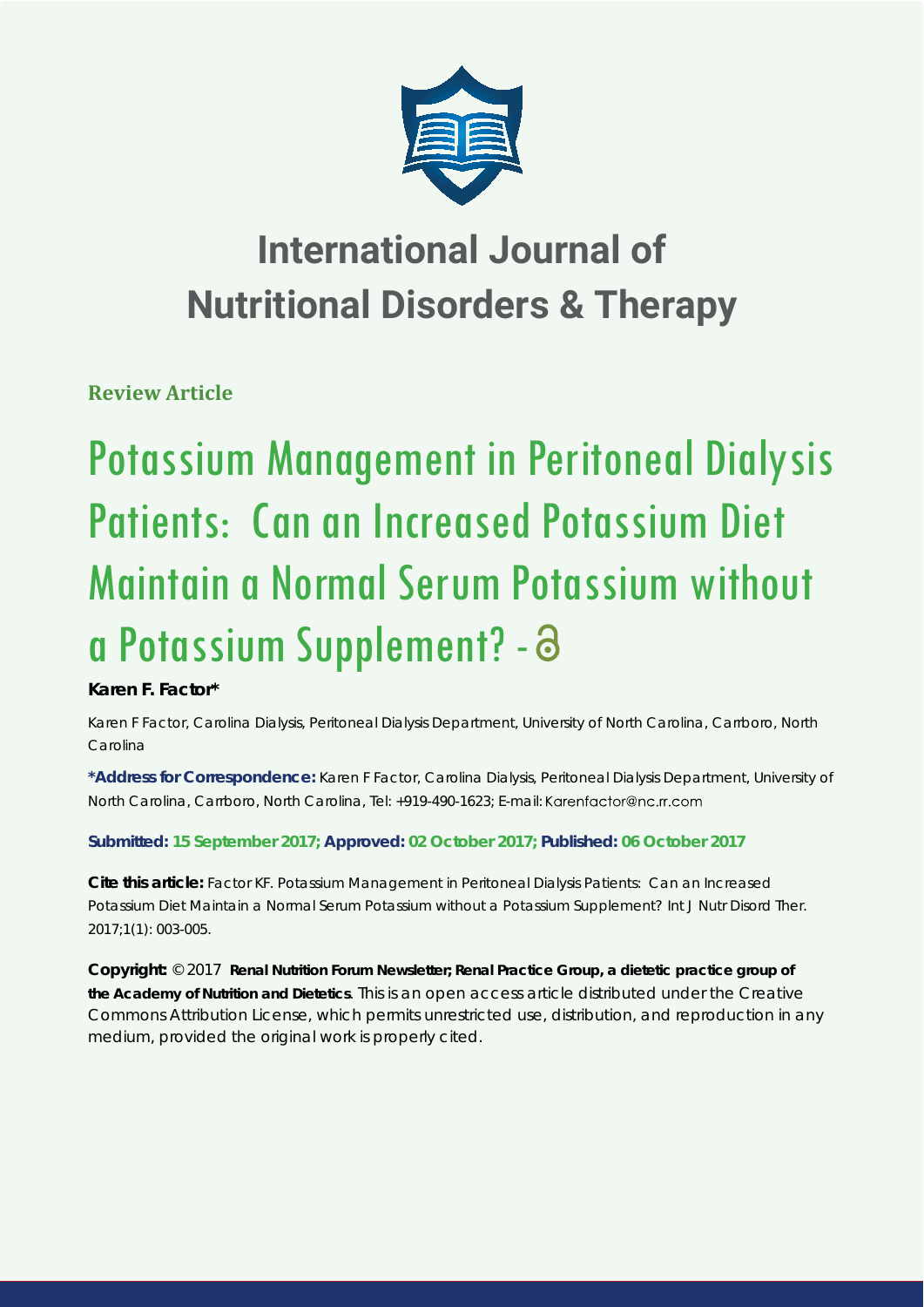#### **ABSTRACT**

Hypokalaemia can be due to the absence of a cellular redistribution and low serum K+ levels which can be secondary to inadequate dietary intake or extraneal losses(e.g. gastrointestinal or skin), or Renal losses. However a Serum K+ secondary to low K+ ingestion will usually occur after extended lengths of a low P.O. K+ intake. Also, increased Renal K+ excretion can be due to Mg deficiency. Patients on PD are at increased risk of Hypokalaemia vs. HD patients as PD patients with greater filtration of K+.

**Objective**: To prove that a diet with an increase of 10-50% K+ can bring serum K+ into normal range.

**Keywords:** Hypokalaemia; Potassium management; Peritoneal dialysis

#### **INTRODUCTION**

Haemodialysis (HD) patients receive dialysis treatment 3 days per week while Peritoneal Dialysis (PD) patients receive Dialysis treatment every day. HD patients' K+ levels usually run within normal limits 3.5 - 5.5 and sometimes greater than 5.5. However, PD patients' K+ levels usually run within normal limits or < 3.5. K+ levels are rarely > 5.5 in PD patients and usually secondary to poor Dialysis. Oftentimes when patients are pre-Dialysis and then start on HD there is emphasis on a low K+ diet, however some patients change to PD and have been following a low K+ diet and their serum Potassium levels drop. When counselled on a High K+ diet many have explained that on HD they were told to follow a low K+ diet. Therefore, patients switching from HD to PD are at risk of Hypokalaemia secondary to PD filters more  $K<sup>+</sup>$  and many patients were following a low  $K+$  diet pre-Dialysis and on HD. The ranges for Serum K+ levels can be found in (Table 1). Hypokalaemia can be due to many different causes which are the following: 1) Absence of a cellular redistribution and low serum K+ levels which can be 2ndry to inadequate dietary intake after an extended length of a low P.O. K+ intake, 2) Malnutrition, 3) Prolong Gastrointestinal losses such as diarrheal, vomiting, or gastric suction, 4) Diuretics, 5) Diabetic Acidosis as the Potassium then goes into the Intracellular fluid, and 6) Magnesium Deficiency. Hyperkalaemia has its risks and symptoms; however Hypokalaemia also has risks and symptoms. Patients with a low serum K+ level can have muscle weakness, abdominal distension, and irregular heart contractions. Hypokalaemia can lead to Central Nervous System changes with confusions and affective disorders. Sodium retention can occur which can lead to Metabolic Alkalosis.

#### **METHODS AND RESULTS**

Five patients ages 18 - 60 with history K+ levels < 3.5 were counselled on a High K+ diet (2-3.5 grams which is the requirement for PD patients). Patient's diet recalls were taken over 6 months and lab results of serum K+ levels were checked. Patients' K+ intake were calculated from Diet recalls and all increased K+ by 10-50% in diets. The results are shown in (Table 2).

#### **DISCUSSION**

Study indicated that small increases in Dietary K+ without a K+ supplement can bring serum K+ levels into normal range even if K+ intake < 2grams. All patients starting Peritoneal Dialysis need to be made aware that they are at risk for Hypokalaemia. Therefore they need to be counselled on a 2 - 3.5 gram K+ diet utilizing a list of Low, Medium, High, and very High K+ foods. In order to see what foods need to be added to the diets see (Tables 3-6). The above High K+ diet provides 2.4 - 3.5 grams of K+. Note: Some High K+ foods are also high in phosphorous such as ice cream, pudding, corn, lentils, yogurt, milk, beans (except wax and green), peanut butter, and nuts. When

**Table 2:**

| Table 2.      |                |             |                          |                    |               |                  |
|---------------|----------------|-------------|--------------------------|--------------------|---------------|------------------|
| Period        | No. of<br>pts. | Serum<br>K+ | Pre K+                   | Post K+            | Post<br>serum | Avg.<br>increase |
| (months)      |                | levels      | intake                   | intake             | K+ levels     | in K+            |
| 1-6<br>months | 5              |             | $3.0 - 3.4$ 150 - 1440mg | $721 -$<br>2457mg. | $3.6 - 4.7$   | 41%              |

| Table 3:                       |          |                     |  |  |  |
|--------------------------------|----------|---------------------|--|--|--|
| Low K+ Foods 5 - 150 mg.       |          |                     |  |  |  |
| Recommend 1 - 2 of these foods |          |                     |  |  |  |
| Alfalfa sprouts                | Apples   | <b>Blackberries</b> |  |  |  |
| Cabbage                        | Eggplant | Fruit cocktail      |  |  |  |
| Green beans                    | Plums    | Sweet peppers       |  |  |  |
| Raspberries                    | Radishes | Tangerines          |  |  |  |
| Onions                         | Grapes   |                     |  |  |  |

| Table 4:                          |          |              |                     |           |            |  |  |
|-----------------------------------|----------|--------------|---------------------|-----------|------------|--|--|
| Medium $K$ + Foods (150 – 250 mg) |          |              |                     |           |            |  |  |
| Recommend 2 - 3 of these foods    |          |              |                     |           |            |  |  |
| <b>Broccoli</b>                   | Apricots | Carrots      | Grapefruit          | Corn      | Peaches    |  |  |
| Okra                              | Pears    | Zucchini     | <b>Strawberries</b> | Turnips   | Watermelon |  |  |
| Molasses                          | Pudding  | <b>Beets</b> | Catsup              | Chickpeas |            |  |  |
| Juices: Apple and Grape           |          |              |                     |           |            |  |  |

| Table 5:                      |                       |                |                   |      |         |         |  |
|-------------------------------|-----------------------|----------------|-------------------|------|---------|---------|--|
| High K+ Foods (250-500 mg)    |                       |                |                   |      |         |         |  |
| Choose 2-3 of these foods:    |                       |                |                   |      |         |         |  |
| Artichoke                     | Apricots              | Beet<br>greens | Avocados Parsnips |      | Banana  | Oranges |  |
| <b>Pumpkin</b>                | Canteloupe   Tomatoes |                | Spinach           | Kiwi | Lentils | Yogurt  |  |
| Juices: Grapefruit and Orange |                       |                |                   |      |         |         |  |

| Table 6:                         |  |                                         |             |  |               |       |  |
|----------------------------------|--|-----------------------------------------|-------------|--|---------------|-------|--|
| Very High K+ Foods( > 500 mg)    |  |                                         |             |  |               |       |  |
| <b>Choose 2-3 of these Foods</b> |  |                                         |             |  |               |       |  |
|                                  |  | White potato Peanut butter Sweet potato | <b>Nuts</b> |  | Papaya Tomato | sauce |  |
| Beans(except green and wax)      |  |                                         |             |  |               |       |  |